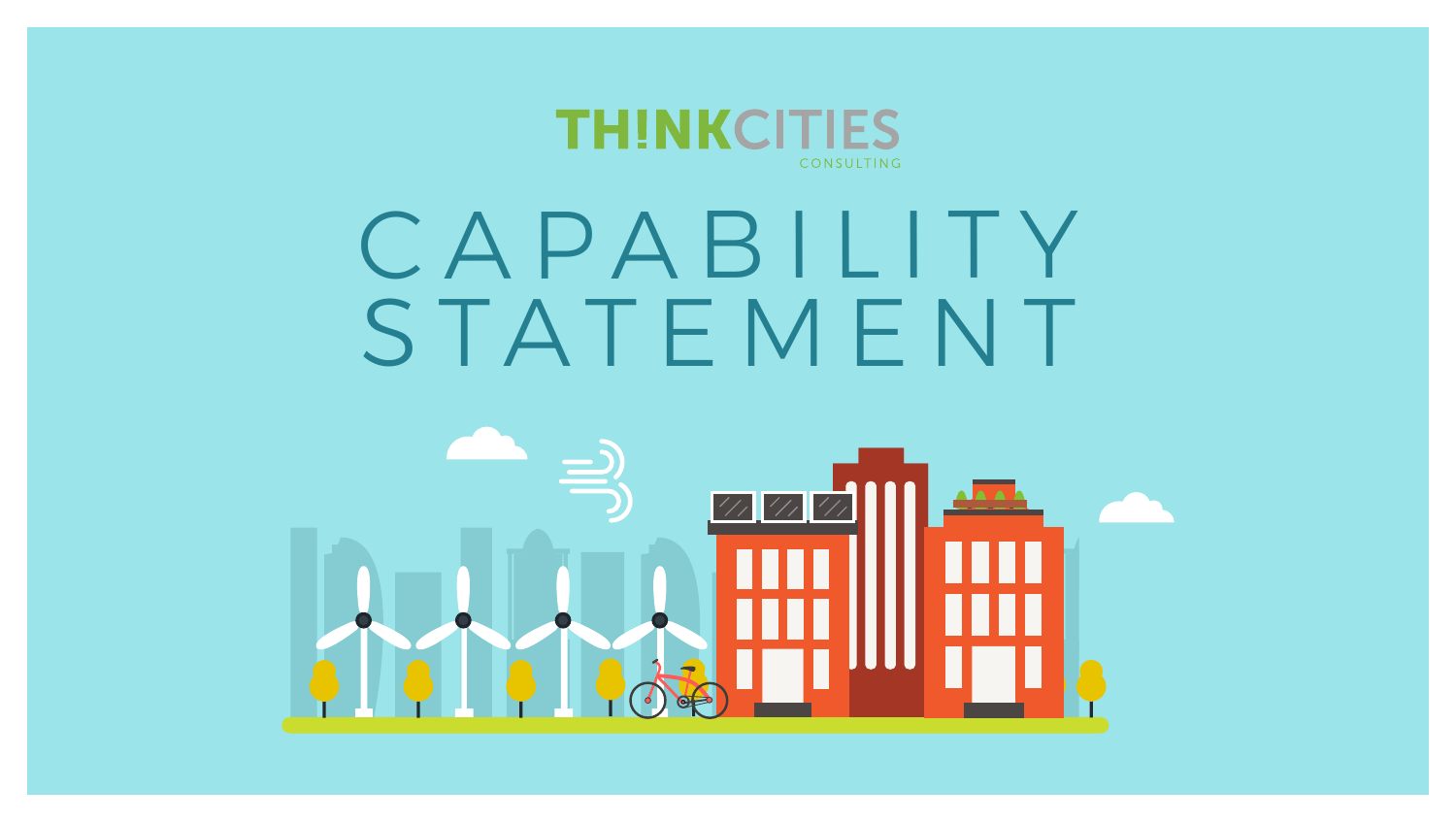## **COMPANY** PROFILE

THINKCities Consulting provides advice and strategic guidance to cities, towns and communities focused on **sustainability** and **climate resilience**.

Our technical expertise encompasses **urban mobility**, **green space**, **water** and **air resources**, **waste management** and **energy**. We work directly with municipal decision makers and municipal service departments as well as with the international donor community and other organizations and firms that support urban sustainability efforts.

Today, our efforts have helped communities achieve sustainability through improved waste management, decreased energy consumption, more efficient water management and reductions in climate warming gases and air pollutants, leading to **more efficient municipal operations** that maximize service while protecting the environment.

### STEP 1

We employ the following process to help communities achieve sustainability goals.

Assessment of community needs, conducting extensive analysis of current operations, infrastructure and management procedures.

### STEP 2

Development of an overarching implementation plan, including rationale for each element and expected outcomes.

### STEP 3

Delivery of a tactical action plan, developed in close consultation with the client and community, describing the process for delivering results.

### ASSESSMENT AND PLANNING APPROACH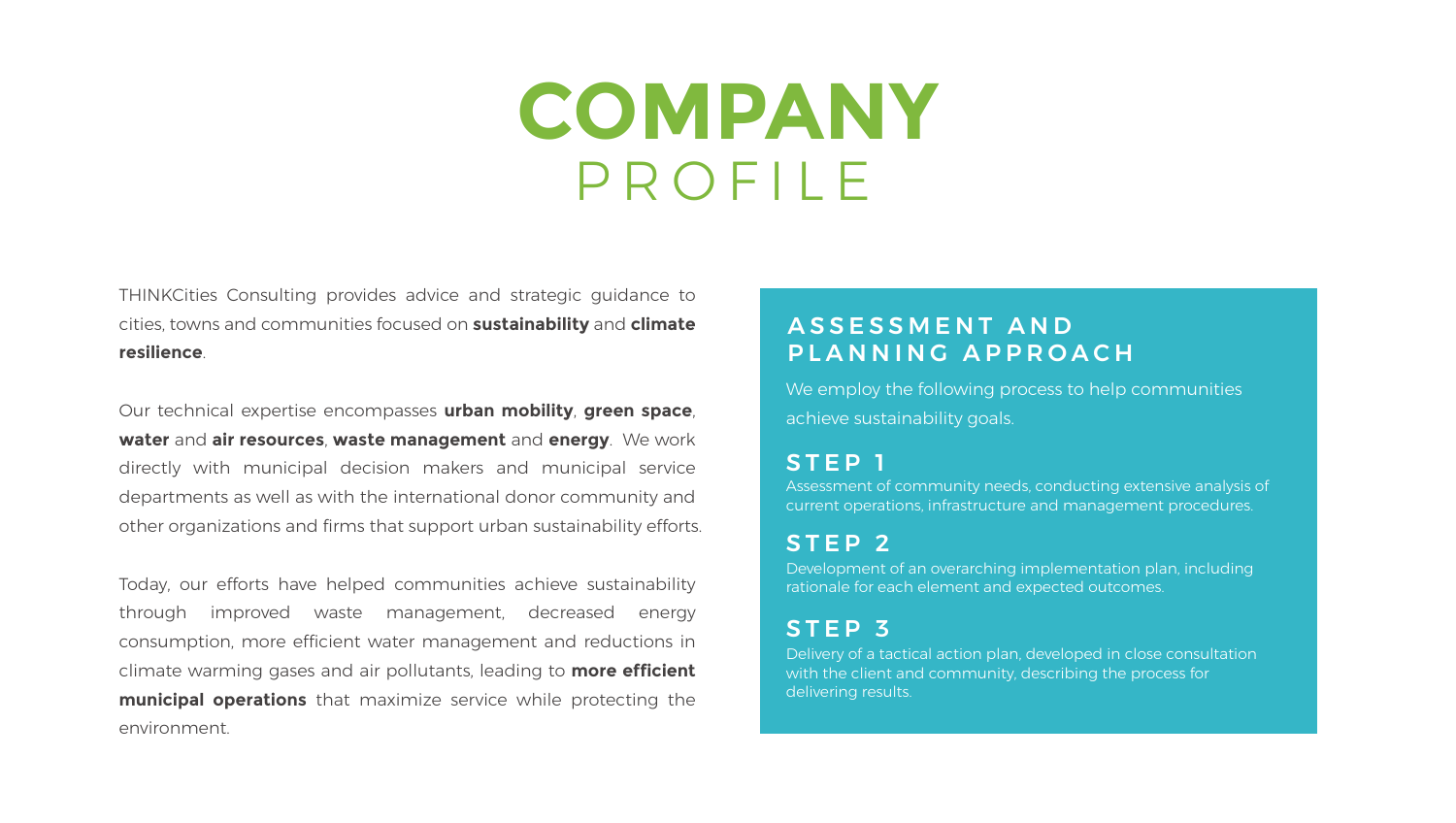Our hands-on experience with local environmental issues combined with a **global network** offers our clients solid expertise. We have deep regional experience in Europe, North and South America, and South and Southeast Asia, offering our services in a number of local languages.

Mayors and other municipal decision makers are uniquely positioned to develop agile and responsive answers to a variety of sustainability and livability challenges. THINKCities offers access to **expert opinions**  grounded in **real-world project implementation** to support sound infrastructure and investment decisions.

## **COMPANY** PROFILE







public greenspace / green roofs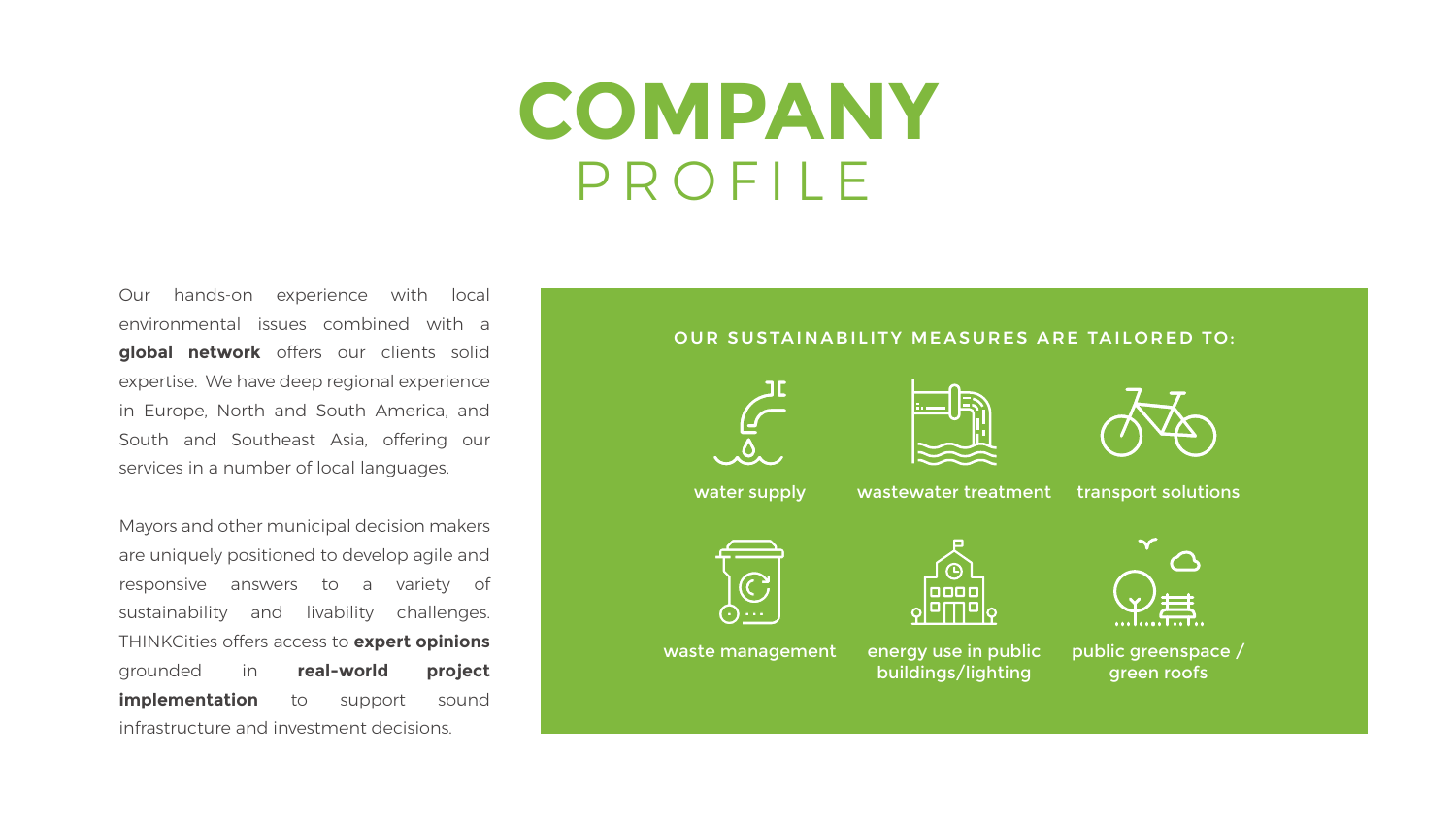## **SERVICES**

THINKCities uses its assessment and planning process to develop a targeted plan converting ideas into action. The following is a listing of our areas of specialty:

### CLIMATE & ENVIRONMENT

- Emissions baseline (GHG/criteria pollutants)
- Mitigation planning
- Green procurement policies
- Greenspace / green roofs

### COMMUNICATIONS

- Community consultation
- Campaign development
- Social media strategies
- Workshop / webinar implementation
- Report development / publications

### ENERGY & BUILDINGS

- Street lighting
- Energy efficiency audits
- Biogas project analysis
- Distributed energy
- Solar water heating

### SMART CITIES

- Digital platforms / data management
- Internet of Things
- Waste, water, energy strategies

### TRANSPORTATION & URBAN MOBILITY

- Bike share implementation
- Car-sharing
- Freight / delivery strategies
- Pedestrian zone / safety

### WASTE &

### CIRCULAR ECONOMY WATER & WASTEWATER

- Water / wastewater energy audits
- Energy recovery analysis
- Water efficiency strategies
- Rainwater harvesting

- Circular economy project development
- Organic waste collection / management
- Waste assessments
- Materials recovery / recycling
- Collection route optimization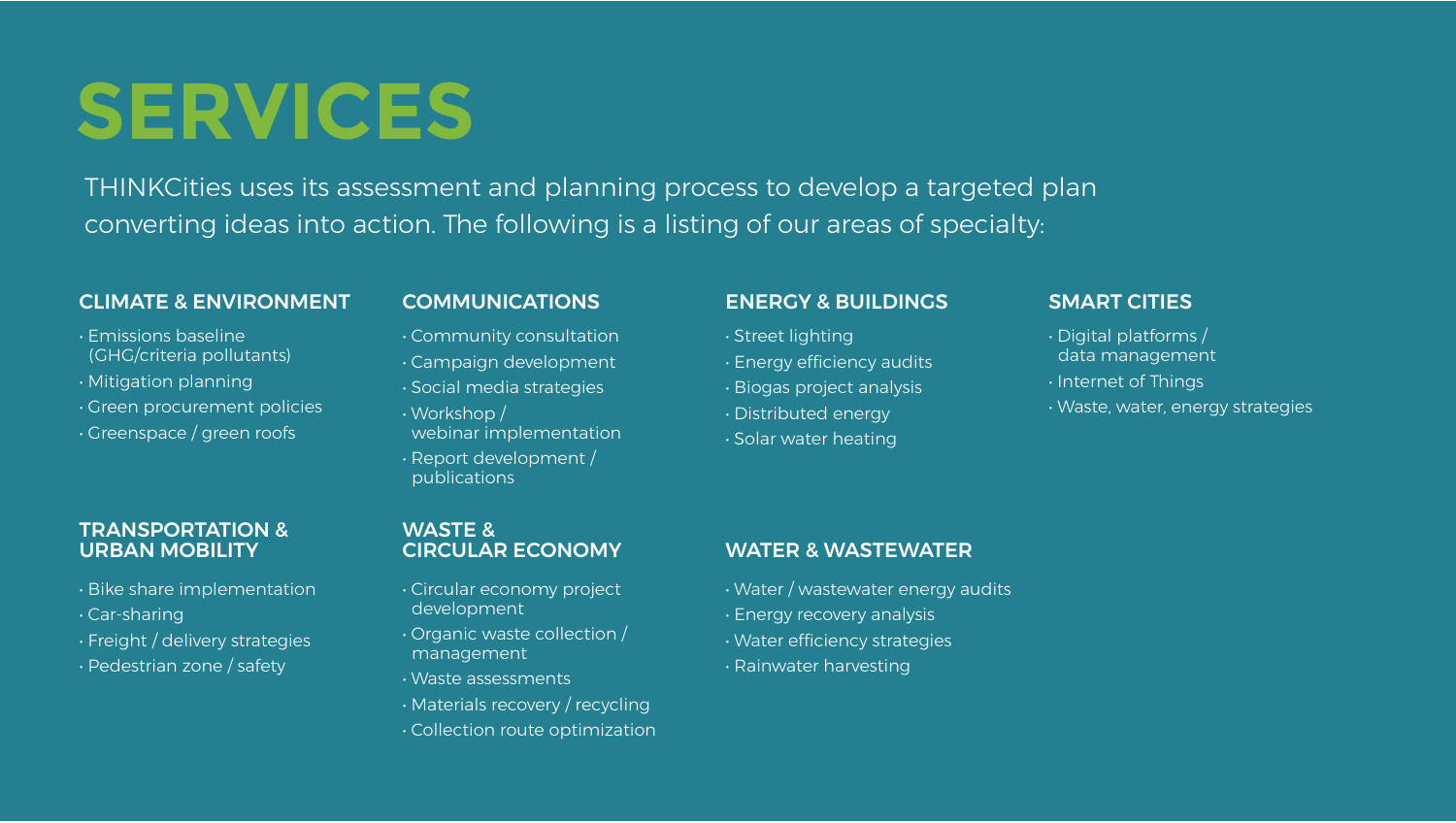# **SERVICES**

**PROJECT FORMULATION / IMPLEMENTATION**

MARKET RESEARCH

**TECHNOLOGY ASSESSMENT**

COMMUNICATIONS / AWARENESS CAMPAIGNS

**TECHNOLOGY MATCHMAKING** 

CONFERENCE / WORKSHOP ORGANIZATION

**REPORT DEVELOPMENT / PUBLICATIONS**

PARTNERSHIP DEVELOPMENT

**STRATEGY ANALYSIS / DEVELOPMENT**

WEBINAR IMPLEMENTATION

**WEBSITE DEVELOPMENT / MANAGEMENT**



THINKCities uses the following means to achieve client objectives: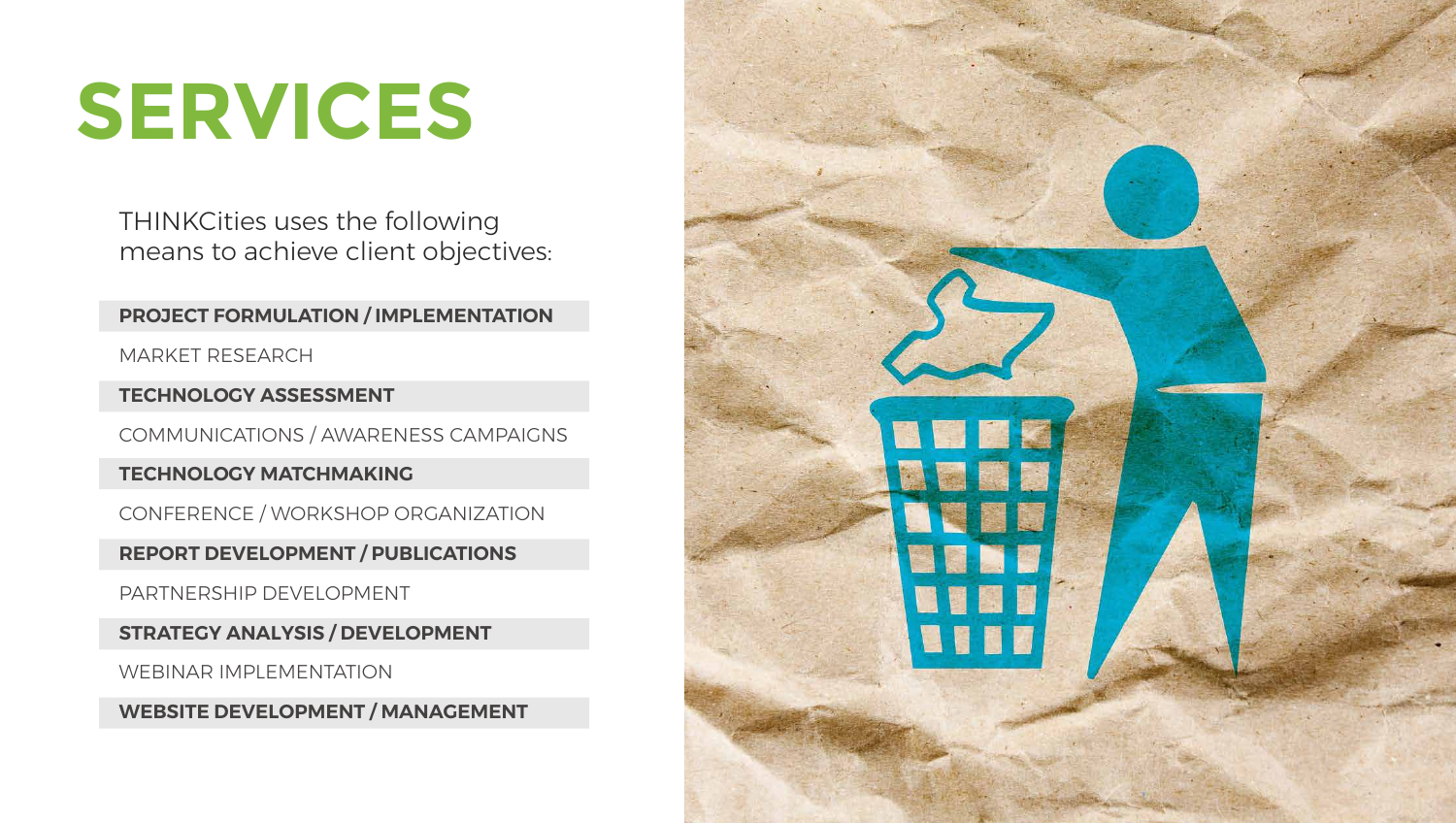## **MANAGEMENT**

THINKCities is managed by **Chris Godlove, Principal,** an urban sustainability professional with more than 18 years of leadership and global program management experience in waste, climate change, municipal energy, urban services and environmental protection. At THINKCities, Chris assists cities to develop municipal climate and sustainability strategies concentrating on municipal waste management, methane mitigation, energy efficiency and sustainability communications.

Previously, during his seven years with the US Environmental Protection Agency (USEPA), Chris directed multi-million dollar climate and waste management activities supporting initiatives in Europe, Africa, Asia, Latin America and the United States. Prior to working at USEPA, he managed climate change and sustainability initiatives with the Clinton Climate Initiative, the Alliance to Save Energy (ASE) and the US Environmental Training Institute (USETI). Chris is fluent in Spanish, French and Portuguese in addition to his native English.

### **A Global Network**

The THINKCities network includes environmental and sustainability professionals around the world covering the range of sectors and skills required to respond to the needs of cities globally. This network can be rapidly mobilized based on client needs and timing requirements.

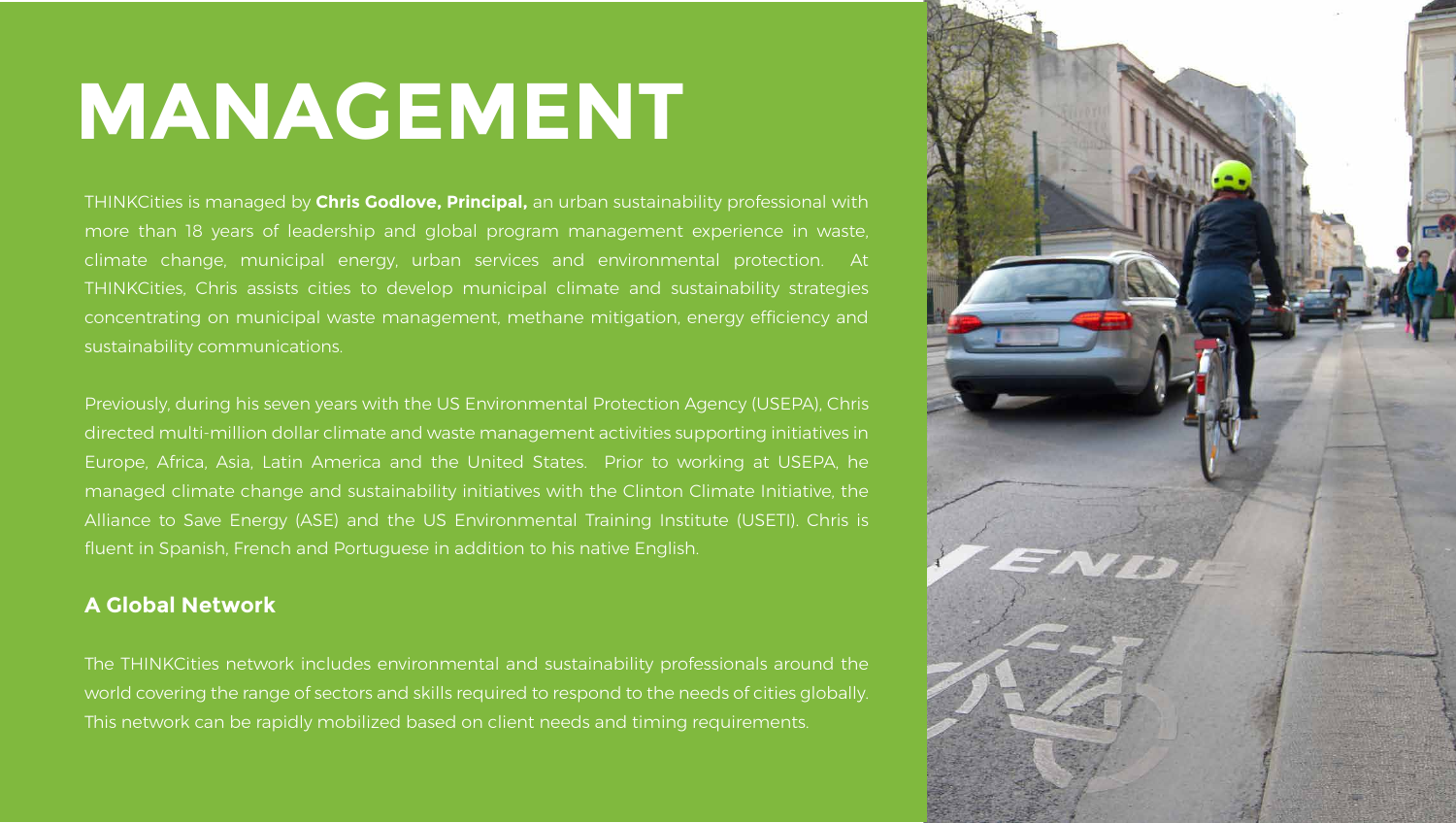## **CLIENTS**



**THINKERS** REAL-WORLD

A mission-driven, leader in research and program implementation in the fields of health, social and environmental policy, climate change, and international development.



Europe's largest public-private innovation partnership focused on climate change, consisting of dynamic companies and start-ups, the best academic institutions and the public sector.



Partnership of governm intergovernmental organizations, businesse scientific institutions an society organizations committed to improving air quality and protecting the climate.



### ABT ASSOCIATES **www.abtassociates.com**

### CLIMATE-KIC

### **www.climate-kic.org**

### **www.ccacoalition.org**

### CLIMATE AND CLEAN AIR COALITION (CCAC) US ENVIRONMENTAL PROTECTION AGENCY (USEPA)

| ents,    |                               |
|----------|-------------------------------|
|          | Protecting human health       |
| еs.      | and the environment of the    |
| id civil | United States and its people. |
|          |                               |

### **www.epa.gov**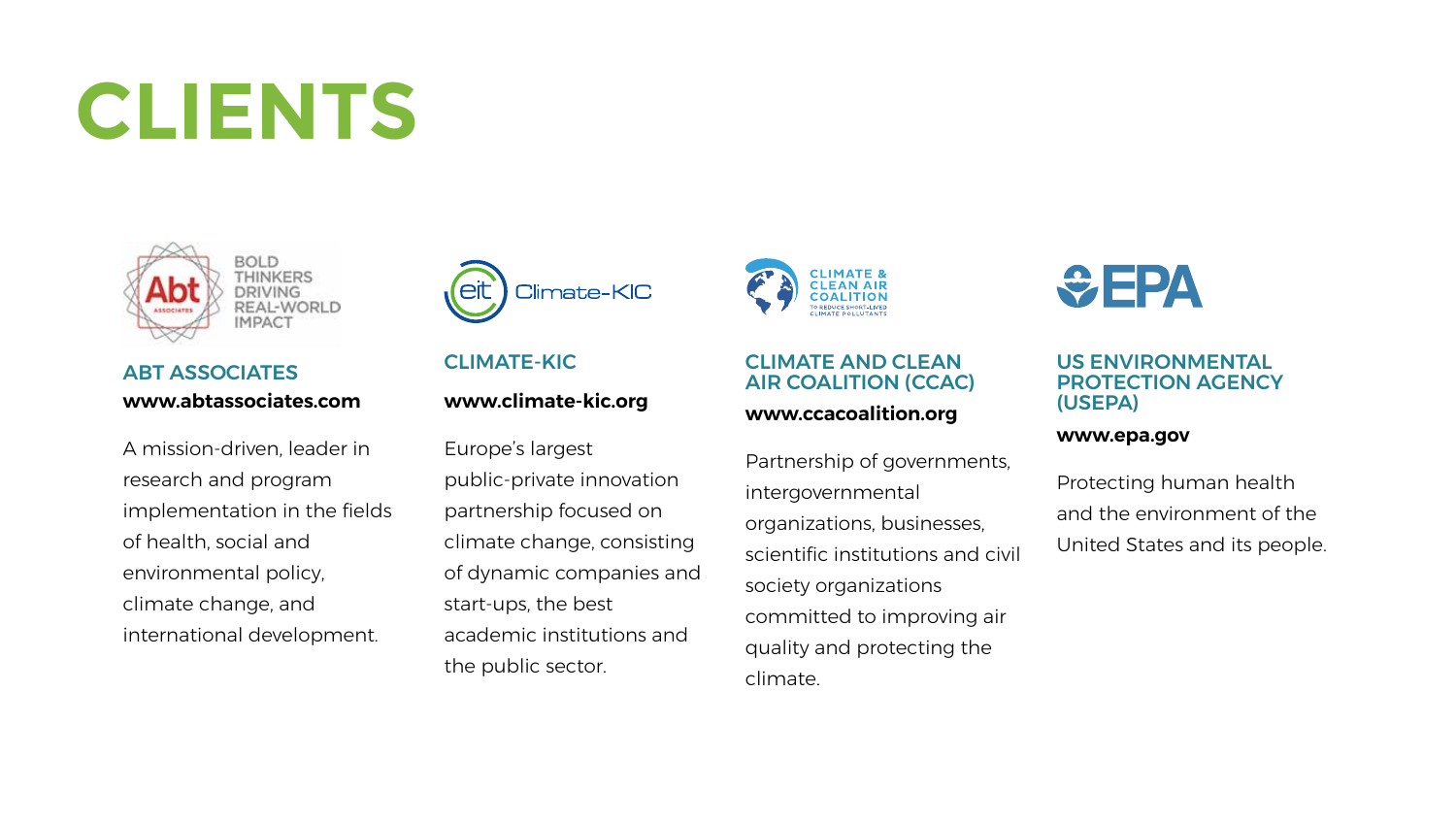## **EXEMPLARY** PROJECTS

### **Technical Assistance to Novi Sad, Serbia in Support of USEPA and Climate and Clean Air Coalition's (CCAC) Waste Initiative**

Provided targeted technical assistance to the Serbian city of Novi Sad. Novi Sad is a partner in CCAC's Waste Initiative. As part of this assignment, THINKCities met with city officials responsible for waste management oversight to assess municipal waste management and associated GHG emissions and to draft a work plan outlining opportunities for collaboration between USEPA/CCAC and Novi Sad.

ABT ASSOCIATES, US ENVIRONMENTAL PROTECTION AGENCY (USEPA), CLIMATE AND CLEAN AIR COALITION (CCAC) – JULY 2017 TO 2018

### **Literature review and recommendations for 'climate aptitude' thought leadership**

Developed thought leadership research and recommendations for the leading European climate innovation initiative. Analysis included a survey of existing reports addressing the intersection of business and climate action. The effort involved documenting existing reports and analysis pointing to innovations in this space, and concluded with recommendations as to how Climate KIC could fill existing information gaps to help corporate partners seeking to address climate challenges and meet Paris commitments.

CLIMATE KIC – AUGUST 2017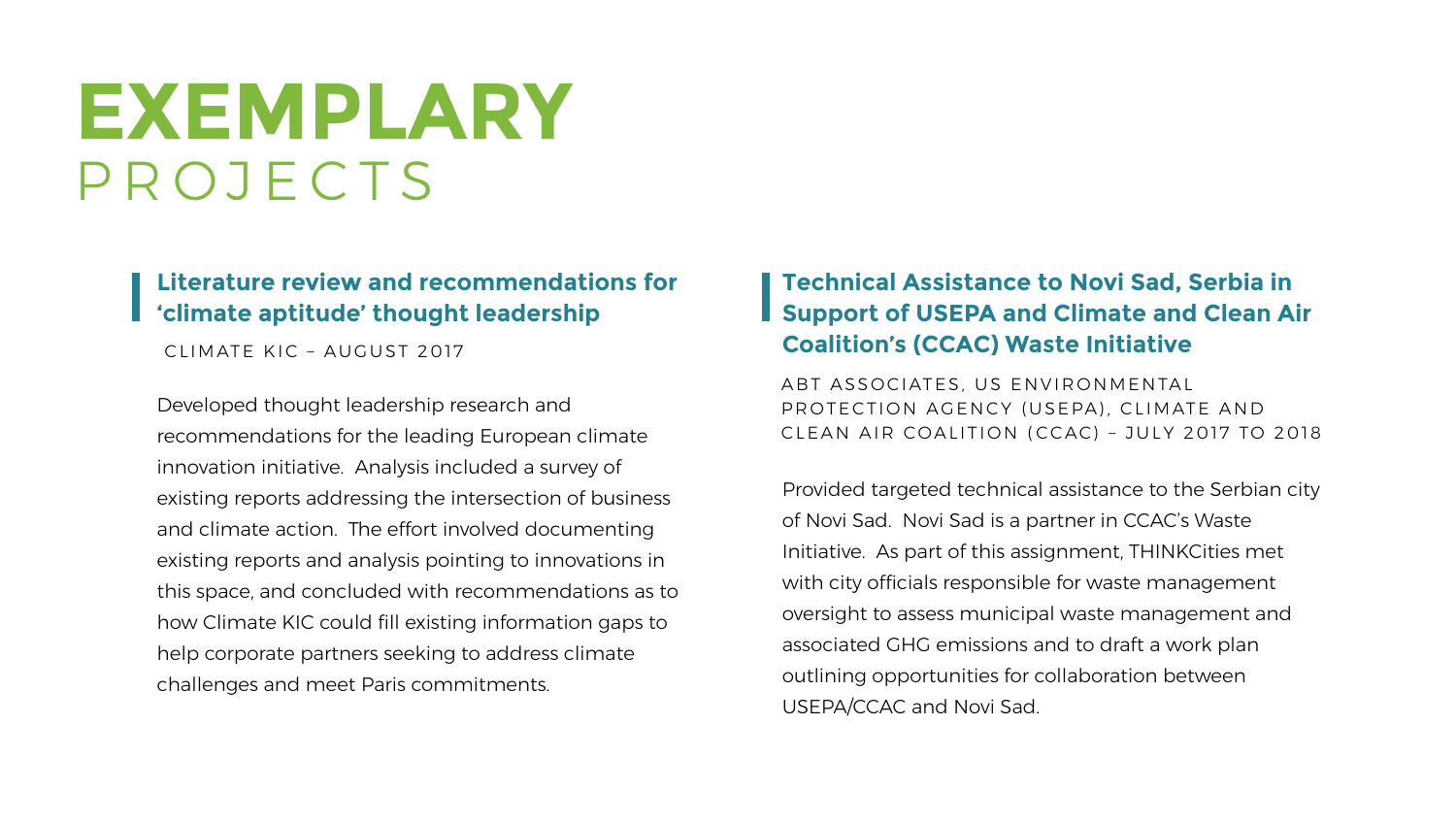## **CONTACT**



64 rue du Marteau, 1000 Brussels, BELGIUM +32 470.18.14.96 cgodlove@thinkcities.eu www.thinkcities.eu

### CHRIS GODLOVE **PRINCIPAL**